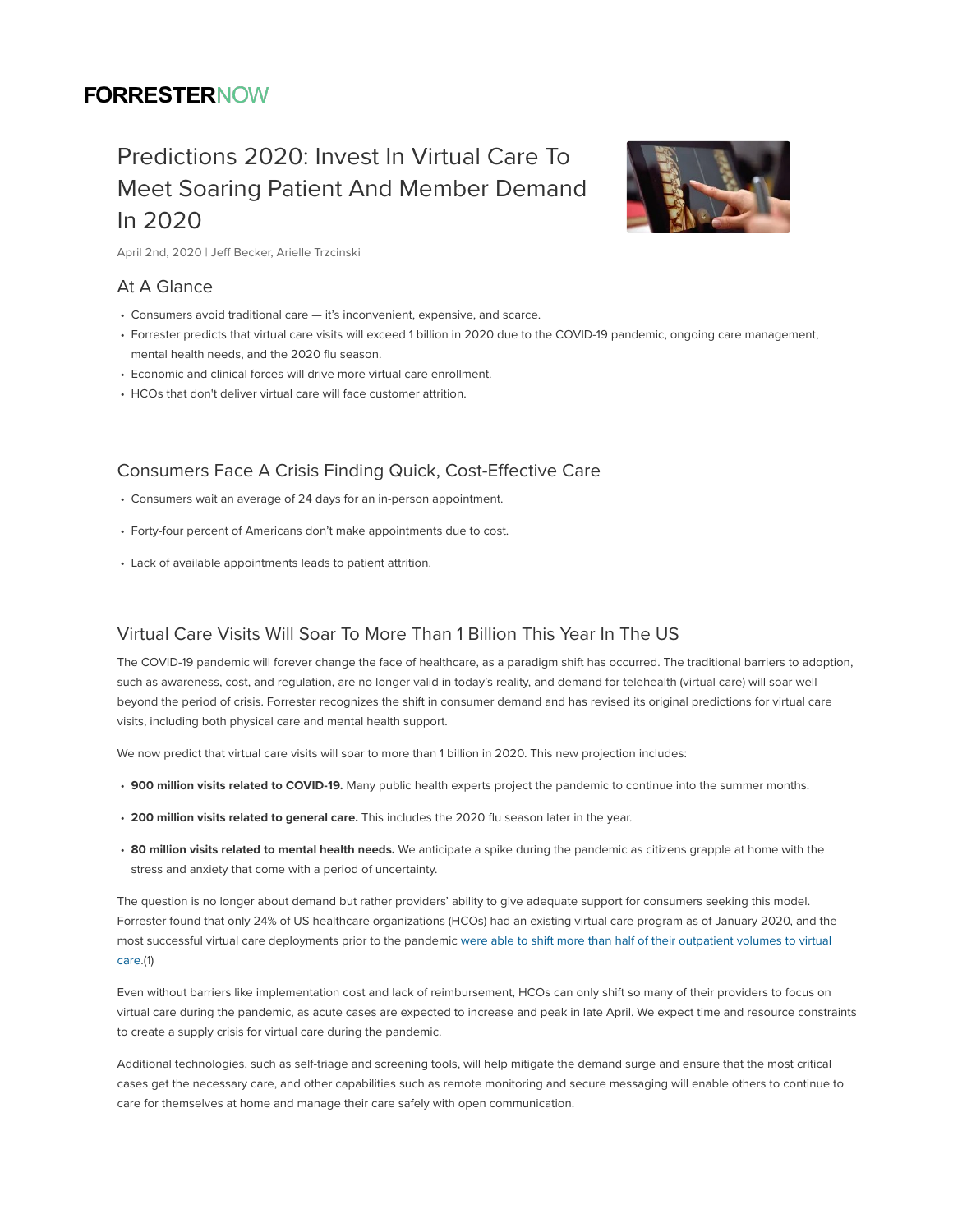HCOs investing in virtual care and self-triage will continue to reap the rewards through the end of 2020 and beyond as consumers seek a virtual-care-first model for everything from chronic care management to acute illness (such as the flu) to ongoing mental health support needs.

#### Sources

1. Forrester/HIMSS Q1 2020 US Experiential Healthcare Benchmark Survey.

### Virtual Care Will Enable Healthcare Organizations To Maintain Market Share, Patient Volume, And Population Health

- Large employers such as Walmart are advocating for employee adoption of virtual care; Amazon deployed its own virtual care offering for employees.
- Rapid adoption of these services will be critical in 2020 as healthcare organizations push to combat the clinical and economic impact of the lack of access to care.
- Healthcare organizations that don't provide access to virtual care will experience customer attrition in 2020 and beyond.

Healthcare Organizations Must Focus On Convenient Care Options To Prevent Customer Attrition

# Virtual care provides a way to increase appointment availability,

stemming potential customer attrition.



Source: "2018 Consumer Healthcare Report: Rise Of The Practical Patient," Solv and the Urgent Care Association of America

Source: Forrester Research, Inc. Unauthorized reproduction, citation, or distribution prohibited.

Related Resources Predictions 2020: Healthcare The Forrester New Wave™: Virtual Care Solutions For Digital Health, Q2 2019